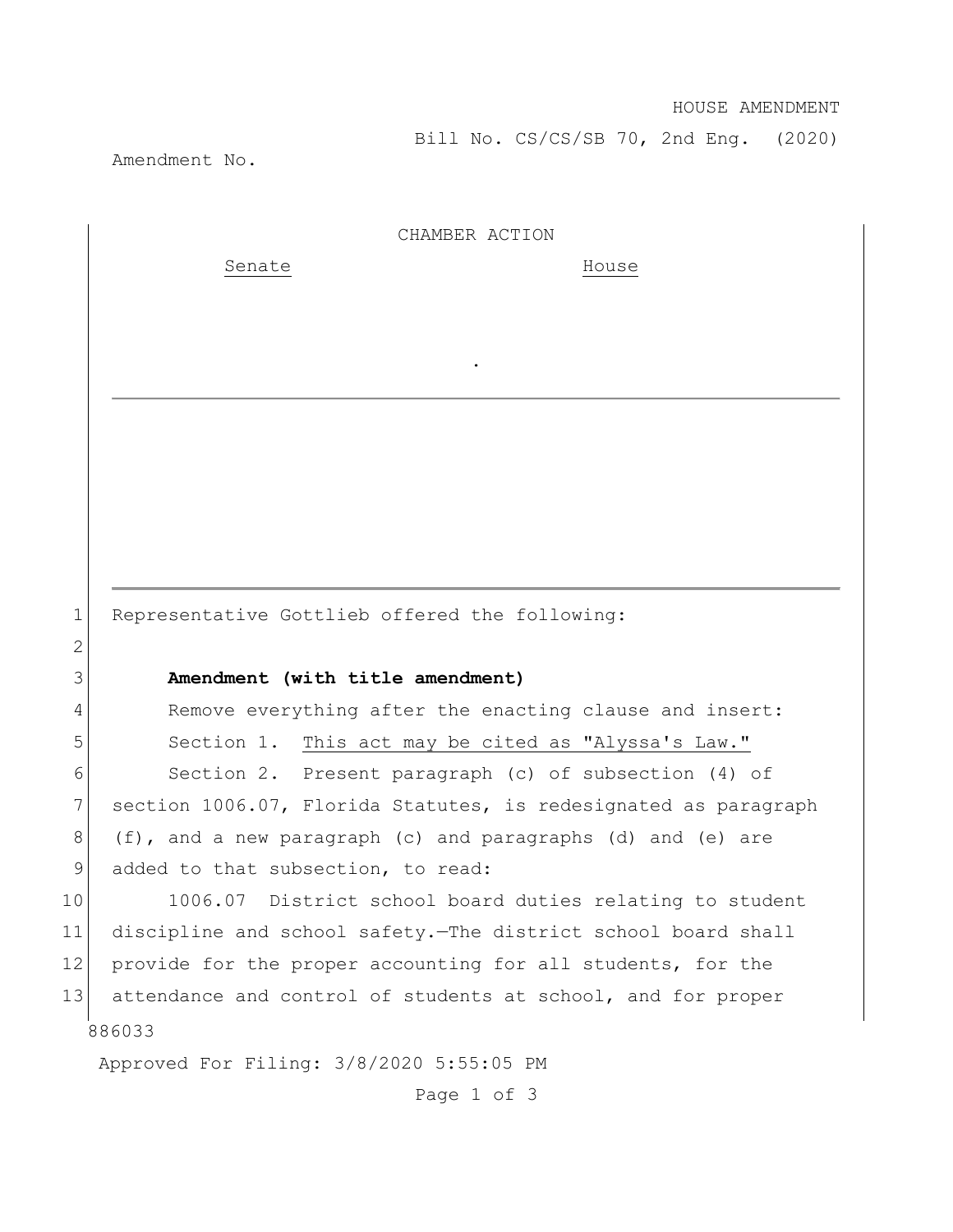## HOUSE AMENDMENT

Bill No. CS/CS/SB 70, 2nd Eng. (2020)

Amendment No.

886033 Approved For Filing: 3/8/2020 5:55:05 PM 14 attention to health, safety, and other matters relating to the 15 welfare of students, including: 16 (4) EMERGENCY DRILLS; EMERGENCY PROCEDURES.-17 (c) Beginning with the 2021-2022 school year, each public 18 school, including charter schools, shall implement a mobile 19 panic alert system capable of connecting diverse emergency 20 services technologies to ensure real-time coordination between 21 multiple first responder agencies. Such system, known as 22 "Alyssa's Alert," must integrate with local public safety 23 answering point infrastructure to transmit 911 calls and mobile 24 activations. 25 (d) In addition to the requirements of paragraph  $(c)$ , a 26 public school district may implement additional strategies or 27 systems to ensure real-time coordination between multiple first 28 responder agencies in a school security emergency. 29 (e) For the 2020-2021 fiscal year and subject to the 30 appropriation of funds in the General Appropriations Act for 31 this purpose, the department shall issue a competitive 32 solicitation to contract for a mobile panic alert system that 33 may be used by each school district. The department shall 34 consult with the Marjory Stoneman Douglas High School Public 35 Safety Commission, the Department of Law Enforcement, and the 36 Division of Emergency Management in the development of the 37 competitive solicitation for the mobile panic alert system. 38 Section 3. This act shall take effect July 1, 2020.

Page 2 of 3